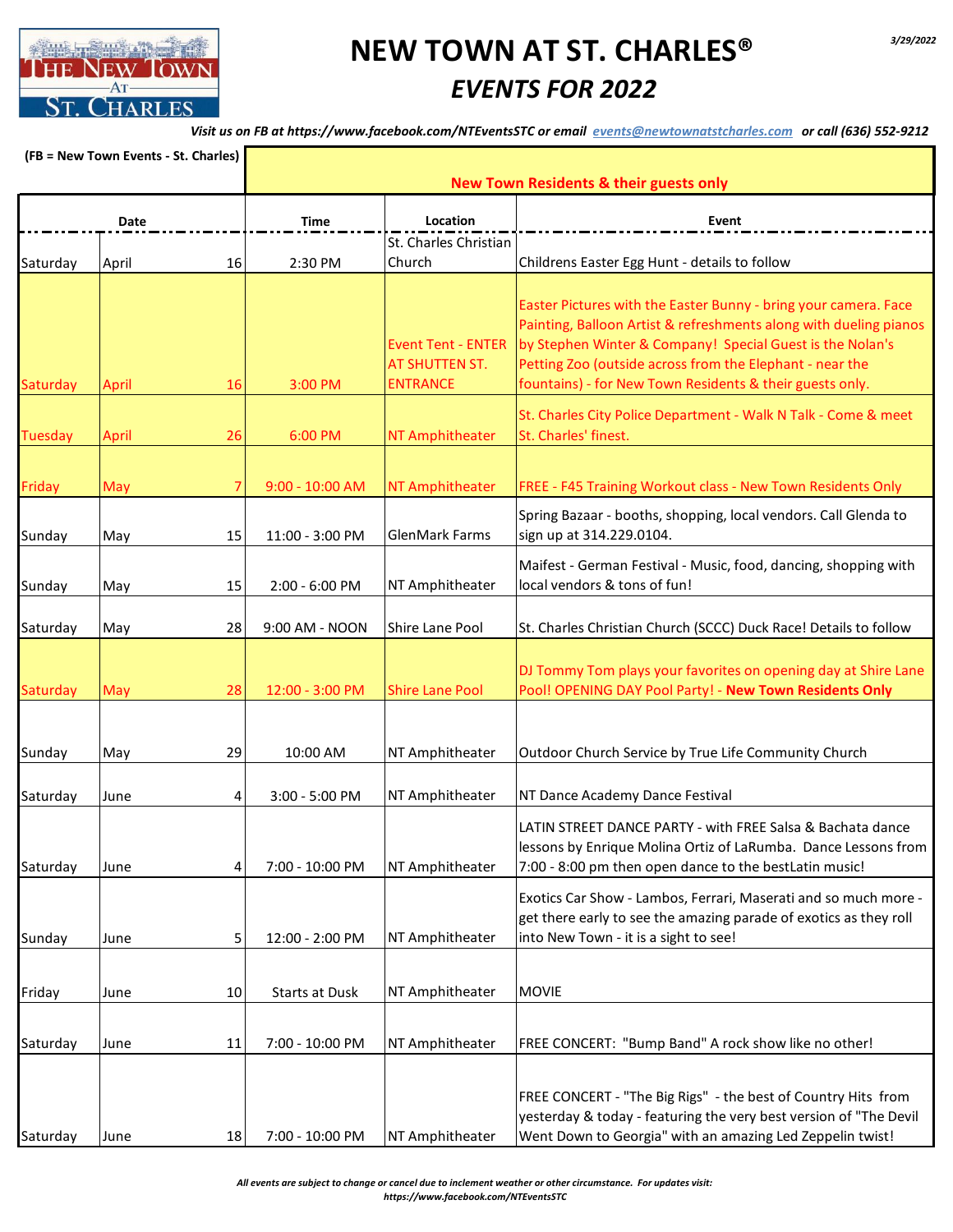

*Visit us on FB at https://www.facebook.com/NTEventsSTC or email events@newtownatstcharles.com or call (636) 552-9212*

| (FB = New Town Events - St. Charles) |      |    | <b>New Town Residents &amp; their guests only</b> |                                                        |                                                                                                                                                                                                                                                          |  |
|--------------------------------------|------|----|---------------------------------------------------|--------------------------------------------------------|----------------------------------------------------------------------------------------------------------------------------------------------------------------------------------------------------------------------------------------------------------|--|
|                                      | Date |    | Time                                              | Location                                               | Event                                                                                                                                                                                                                                                    |  |
| Saturday                             | June | 25 | 2:00 - 6:00 PM                                    | NT Amphitheater                                        | FREE CONCERT - "Music Around The World" - Ubercool (German<br>Rock), Celtic Rain (Irish music), & Mariachi Nuevo Azteca Band<br>(Mexican Mariachi).                                                                                                      |  |
| Saturday                             | June | 25 | 7:00 - 10:00 PM                                   | NT Amphitheater                                        | FREE CONCERT - "Queens Blvd" - Some of the best rockers in the<br>area!                                                                                                                                                                                  |  |
| Saturday                             | July | 2  | 7:00 - 10:00 PM                                   | NT Amphitheater                                        | FREE CONCERT - "The Stars Go Out" - Our very own local rock<br>stars with 90's favorites and originals you will love.                                                                                                                                    |  |
| Saturday                             | July | 3  | 1:00 PM                                           | NT Beach                                               | Annual Cardboard Regatta - benefitting the American Cancer<br>Society! Details to follow.                                                                                                                                                                |  |
| Sunday                               | July | 3  | 7:00 - 10:00 PM                                   | NT Amphitheater                                        | FREE CONCERT - "Velvet Goldmine" The 70's Glam band featuring<br>all of the hits you never hear anymore & putting on a show that is<br>unforgettable! Don't miss the "far out" costumes! Wear your<br>best 70's outfits & get down with Velvet Goldmine! |  |
| Monday                               | July | 4  | 10:00 AM                                          | Greensmith Park at<br>West Greensmith &<br>Woolen Mill | Parade - see route in Mailroom & on the FB Page:<br>New Town Events - St. Charles; Call 636.552.9212 or email<br>events@newtownatstcharles.com to sign up!                                                                                               |  |
| Monday                               | July | 4  | 6:00 PM - Dusk                                    | NT Amphitheater                                        | FREE CONCERT - "Dan Kuse & Double D"                                                                                                                                                                                                                     |  |
| Friday                               | July | 8  | <b>Starts at Dusk</b>                             | NT Amphitheater                                        | <b>MOVIE</b>                                                                                                                                                                                                                                             |  |
| Saturday                             | July | 9  | 7:00 - 11:00 AM                                   | Streets of NT                                          | Kids Triathlon                                                                                                                                                                                                                                           |  |
| Sunday                               | July | 10 | 7:00 - 11:00 AM                                   | NT Amphitheater,<br>Streets of NT                      | Adult Triathlon with music by Ben & Ant (10:30 am) for so much<br>fun!                                                                                                                                                                                   |  |
| Sunday                               | July | 10 | $6:00 - 9:00$ PM                                  | NT Amphitheater                                        | FREE CONCERT - It's the best of the 80's with "Retro Nerds!"                                                                                                                                                                                             |  |
| Saturday                             | July | 16 | 11:00 - 5:00 PM                                   | NT Amphitheater                                        | First Responders Tribute Volley Ball Tourney with Bubble Bus, DJ<br>Enrique, K-9 & Mounted Patrol & helicopter                                                                                                                                           |  |
| Saturday                             | July | 16 | 7:00 - 10:00 PM                                   | NT Amphitheater                                        | FREE CONCERT: "Plastic Kings" - Best 80's Rock in the area - the<br>greatest tunes from the "hair bands".                                                                                                                                                |  |
| Saturday                             | July | 23 | 7:00 - 10:00 PM                                   | NT Amphitheater                                        | COUNTRY STREET DANCE PARTY - FREE line dance & country<br>dance lessons with Mona at 7:00 - 8:00 PM - then open dance to<br>your favorite country songs with DJ Tommy Tom!                                                                               |  |
| Saturday                             | July | 30 | 7:00 - 10:00 PM                                   | NT Amphitheater                                        | MOVIE - "Reggae" - New Town's favorite concert with music by<br>Non-Stop Reggae!                                                                                                                                                                         |  |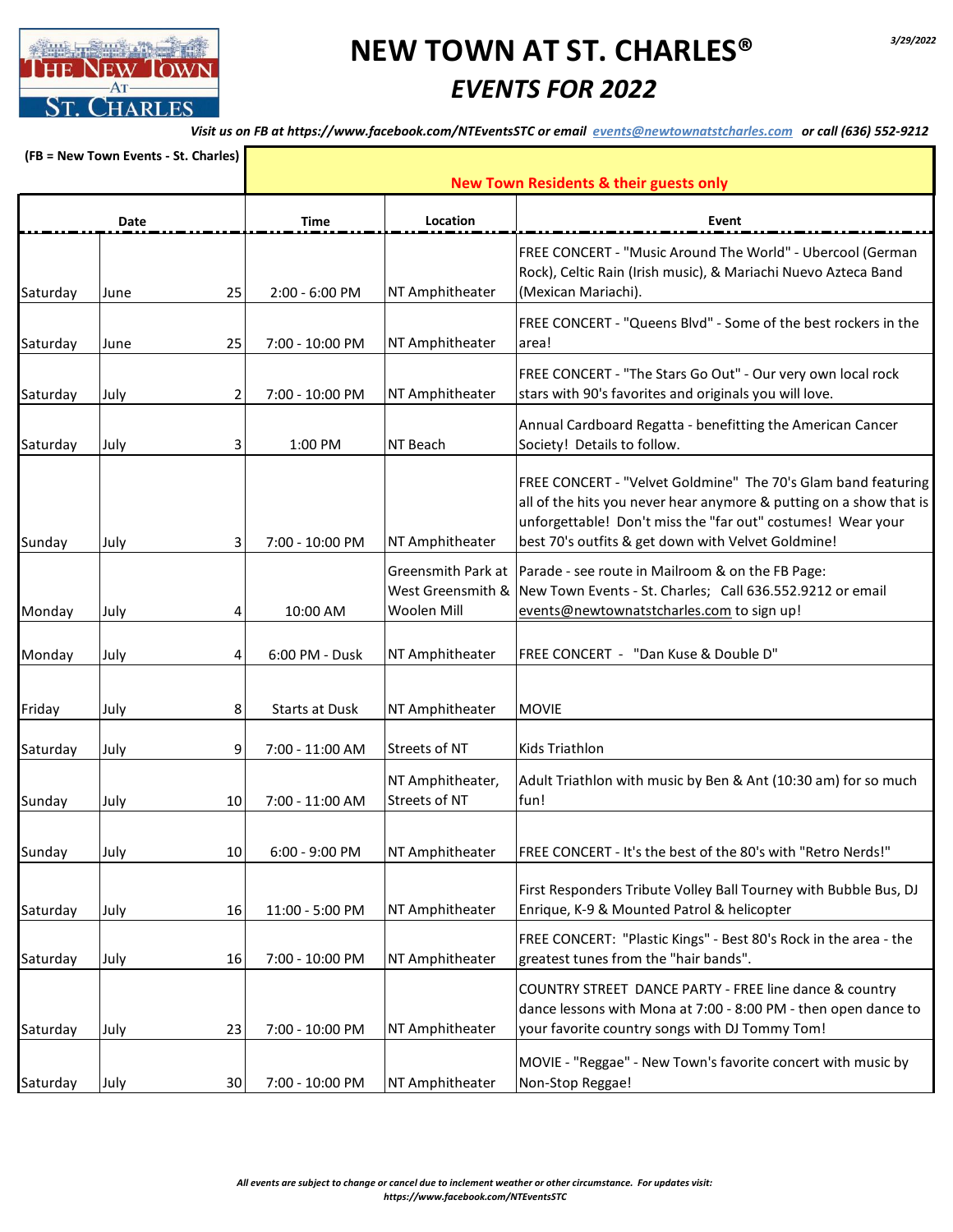

*Visit us on FB at https://www.facebook.com/NTEventsSTC or email events@newtownatstcharles.com or call (636) 552-9212*

| (FB = New Town Events - St. Charles) |           | <b>New Town Residents &amp; their guests only</b> |                                    |                                         |                                                                                                                                                                                                                        |
|--------------------------------------|-----------|---------------------------------------------------|------------------------------------|-----------------------------------------|------------------------------------------------------------------------------------------------------------------------------------------------------------------------------------------------------------------------|
| Date                                 |           |                                                   | Time                               | Location                                | Event                                                                                                                                                                                                                  |
| Saturday                             | August    | 6                                                 | 7:00 - 10:00 PM                    | NT Amphitheater                         | FREE CONCERT: "Larry Gerst & Friends" & special guests, the St.<br>Charles Christian Church Praise Band - playing the soulful sounds<br>of today's christian music - donations accepted for local homeless<br>shelter. |
| Saturday                             | August    | 13                                                | 7:00 - 10:00 PM                    | NT Amphitheater                         | FREE CONCERT: "Pyromaniacs" The best Def Leppard Tribute<br>band!                                                                                                                                                      |
| Friday                               | August    | 19                                                | <b>Starts at Dusk</b>              | NT Amphitheater                         | <b>MOVIE</b>                                                                                                                                                                                                           |
| Sunday                               | August    | 21                                                | 7:00 - 9:00 PM                     | Shire Lane Pool                         | Night Swim with DJ - details to follow                                                                                                                                                                                 |
| Friday                               | August    | 26                                                | 7:00 - 10:00 PM                    | NT Amphitheater                         | Karoke with DJ Tommy Tom - Calling all talent - some show us<br>your best!                                                                                                                                             |
| Sunday                               | August    | 28                                                | Noon - 2:00 PM                     | NT Amphitheater                         | Car Show - American Muscle Cars - classics, Mustangs, Corvettes<br>& More!                                                                                                                                             |
| Sunday                               | August    | 28                                                | 1:30 - 4:30 PM                     | NT Amphitheater                         | FREE CONCERT - "Run Forest Run" - New Town's own Zach Folmer<br>performs your favorites!                                                                                                                               |
| Saturday                             | September | 3                                                 | 7:00 - 10:00 PM                    | NT Amphitheater                         | FREE CONCERT - "Borderline" - Fabulous country hits of yesterday<br>& today.                                                                                                                                           |
| Friday                               | September | 9                                                 | <b>Starts at Dusk</b>              | NT Amphitheater                         | <b>MOVIE</b>                                                                                                                                                                                                           |
| Saturday                             | September | 10                                                | 7:00 - 10:00 PM                    | NT Amphitheater                         | FREE CONCERT - "Trixie Delight" The greatest rock hits by some of<br>the best musicians around!                                                                                                                        |
| <b>Monday</b>                        | September | 12                                                | 5:30 - 8:30 PM                     | Town Hall / Town<br><b>Center Plaza</b> | NT RESIDENTS & THEIR GUESTS ONLY: St. Charles Night Out<br>with St. Charles PD & government officials - Snacks & food &<br>petting zoo by the GA and FREE CONCERT                                                      |
| Friday                               | September | 16                                                | 7:00 - 10:00 PM                    | NT Amphitheater                         | FREE CONCERT - "Dr. Zhiveas" The best - most energized - dance<br>party around! Dance faves of yesterday & today!                                                                                                      |
| Saturday                             | September | 24                                                | 6:00 - 10:00 PM                    | NT Amphitheater                         | Blues Festival - Co-Sponsored by the New Town Mens Club                                                                                                                                                                |
| Sunday                               | September | 26                                                | 10:00 AM - 6:00 PM NT Amphitheater |                                         | Chalk the Walk - Artists at their best! Bring out your inner artist<br>and design spaces along the Canal. Winners to be announced at<br>the concert following. Details to follow.                                      |
| Sunday                               | September | 25                                                | 11:00 - 3:00 PM                    | <b>GlenMark Farms</b>                   | Fall Bazaar - booths, shopping, local vendors. Call Glenda to sign<br>up at 314.229.0104.                                                                                                                              |
| Saturday                             | October   | 1                                                 | $9:00 - 5:00$ PM                   | NT Amphitheater                         | Corn Hole Tournament - Quickly becoming one of New Town's<br>faves!                                                                                                                                                    |
| Sunday                               | October   | $\overline{2}$                                    | 7:45 AM - 11:00 AM TBD             |                                         | MO Cowbell Marathon - 1700 participants - ck www.ntga.net &<br>Mailroom for road closings - TBD                                                                                                                        |

*All events are subject to change or cancel due to inclement weather or other circumstance. For updates visit: https://www.facebook.com/NTEventsSTC*